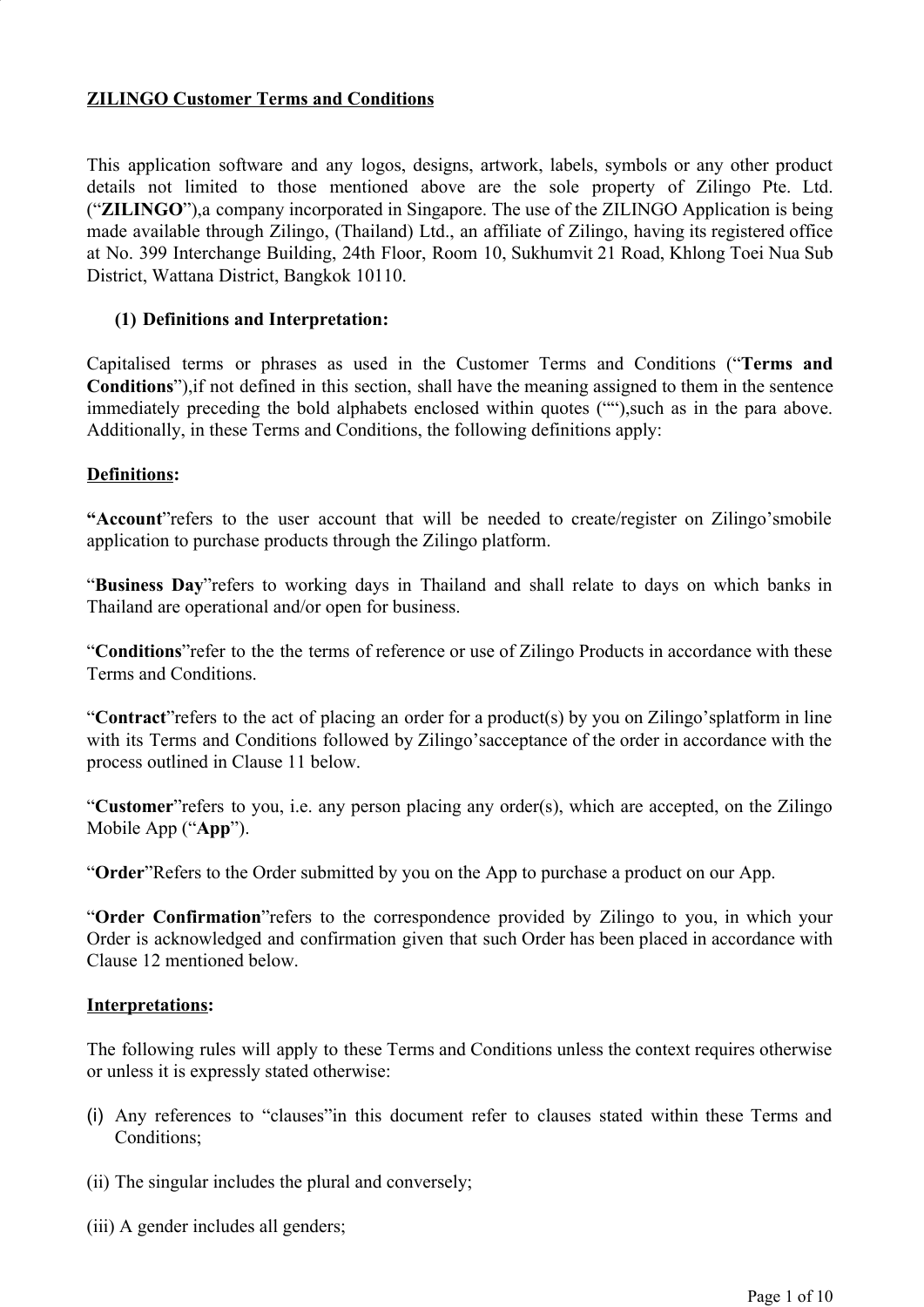- (iv) Where a word or phrase is defined, its other grammatical forms have a corresponding meaning;
- (v) Mentioning anything after *include,includes* or *including* does not limit what else might be included;

### **(2) Circumstances Beyond Our Control (Force Majeure)**

Zilingo shall not be liable for any delay or failure to perform its obligations under a Contract which is caused by events beyond its reasonable control. Such events shall include strikes, lock outs and industrial actions, floods, earthquakes, firestorms, riots, terrorist attacks or threats of terrorist attacks, war or threats of war, non functioning public transport or wireless or telecommunications or any change in acts decrees or legislation governing the implementation of the Contract. If such force majeur lasts for more than one week, either you or Zilingo may terminate the contract forthwith by written notice. You will be entitled to a refund only, in the event of non fulfilment of contract under this clause.

### **(3) Governing Law**

These Terms and Conditions and the Contract between you and Zilingo and all obligations arising directly or indirectly from them shall be construed in all respects in accordance with the laws of the Kingdom of Thailand. All disputes between you and Zilingo arising from them shall be subject to the exclusive jurisdiction of the courted in Thailand.

### **(4) Severability**

If any provision of the Terms and Conditions is found, by any court or administrative body of competent jurisdiction, to be invalid, unenforceable or in conflict with any applicable law, that provision shall be severed from the Terms and Conditions but the validity or enforceability of the remaining provisions shall not be affected and shall, as far as possible, remain in force.

If any provision of the Terms and Conditions is found to be invalid or unenforceable but would be valid or enforceable if some part of the provision were deleted, the provision in question shall apply with such modification(s) as may be necessary to make it valid and enforceable.

### **(5) Waiver**

No failure or delay by any party in exercising, wholly or partially, any of its rights with regard to any breach or default of these Terms and Conditions or of a Contract by the other party shall constitute a waiver of such rights. Further, no waiver of any such breach or default shall be deemed to constitute a waiver of (i) any other rights or; (ii) any subsequent or continuing breach of default.

#### **(6) Assignment**

Customers cannot assign, transfer, change, sub contract or deal in any other similar manner with their rights or their obligations under these Terms and Conditions or under a Contract.

### **(7) Relationship**

Nothing in the Terms and Conditions or in any Contract shall create or be deemed to create a partnership, an agency or an employer-employee relationship between a Customer, or any party and ZILINGO.

#### **(8) Notices**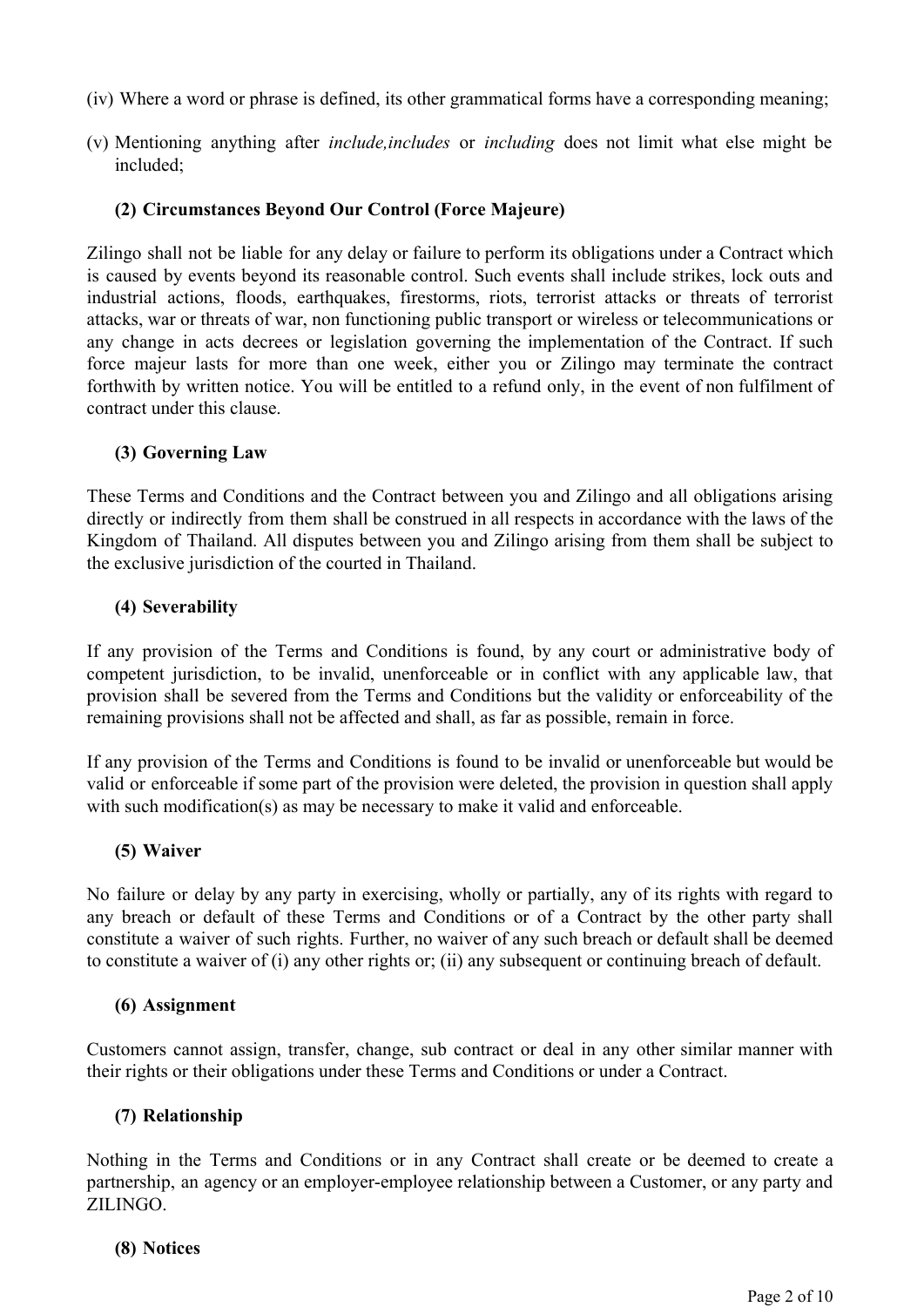Any notice under a Contract shall be given in writing through either letter or email to the relevant party at the address or email address last known to the other.

- (a) Notices given by post shall be deemed to have been served within 2 Business Days of being posted to the recipient's address within Thailand.
- (b) Any notice given by email shall be deemed to have been served within 1 Business Day of the email being sent.
- (c) In proving such service it shall be sufficient to prove that the letter or email was properly addressed and, as the case may be, posted as a prepaid or recorded delivery letter or dispatched or a delivery report received.

## **(9) Eligibility**

To effectively place an order with Zilingo, you must be at least 18 years of age. In case you are under 18 and wish to use the App to make a purchase, you can only do so with the involvement and under the supervision of a parent or guardian.

### **(10) Usage**

Customers may not misuse the App in any way such as by transmitting or distributing any malware or virus, in any form, which is malicious, technologically harmful, in breach of confidence or offensive. Criminal misuse of the App is strictly prohibited. No person may hack into any aspect of the App, corrupt data, infringe any person's proprietary rights, send unsolicited material or in any way interfere with the performance or functionality of any computer facilities accessed through the App. Any breach of these provisions shall be construed as a criminal act under applicable laws, including under the Computer Crime Act, 2007 (Thailand) and offenders shall be subject to the strict penalties imposed therein.

### **(11) App Registration Process**

To place an Order through ZILINGO, Customers will have to register by creating an Account on the App through the different channels as mentioned on the App. You must also agree to only input into the App information which is completely accurate, true and up to date. You shall ensure this by agreeing to inform us in case of any changes, either by directly contacting us through our customer case email id: contact@zilingo.com or by updating the relevant sections of the App. Customers are not allowed to misuse the App through creation of multiple accounts.

### **(12) Order Confirmation and Delivery**

To place an order on ZILINGO, Customers will have to go through the order process on the App. After completing the process, customers will receive an Order Confirmation message through email and/or SMS which will act as an acknowledgement of the Order.

If the Order consists of more than one product, the products may be delivered in separate packages and at separate times to the Customer.

### **(13) Payments**

ZILINGO offers its Customers several options for making payments. Customers can pay using: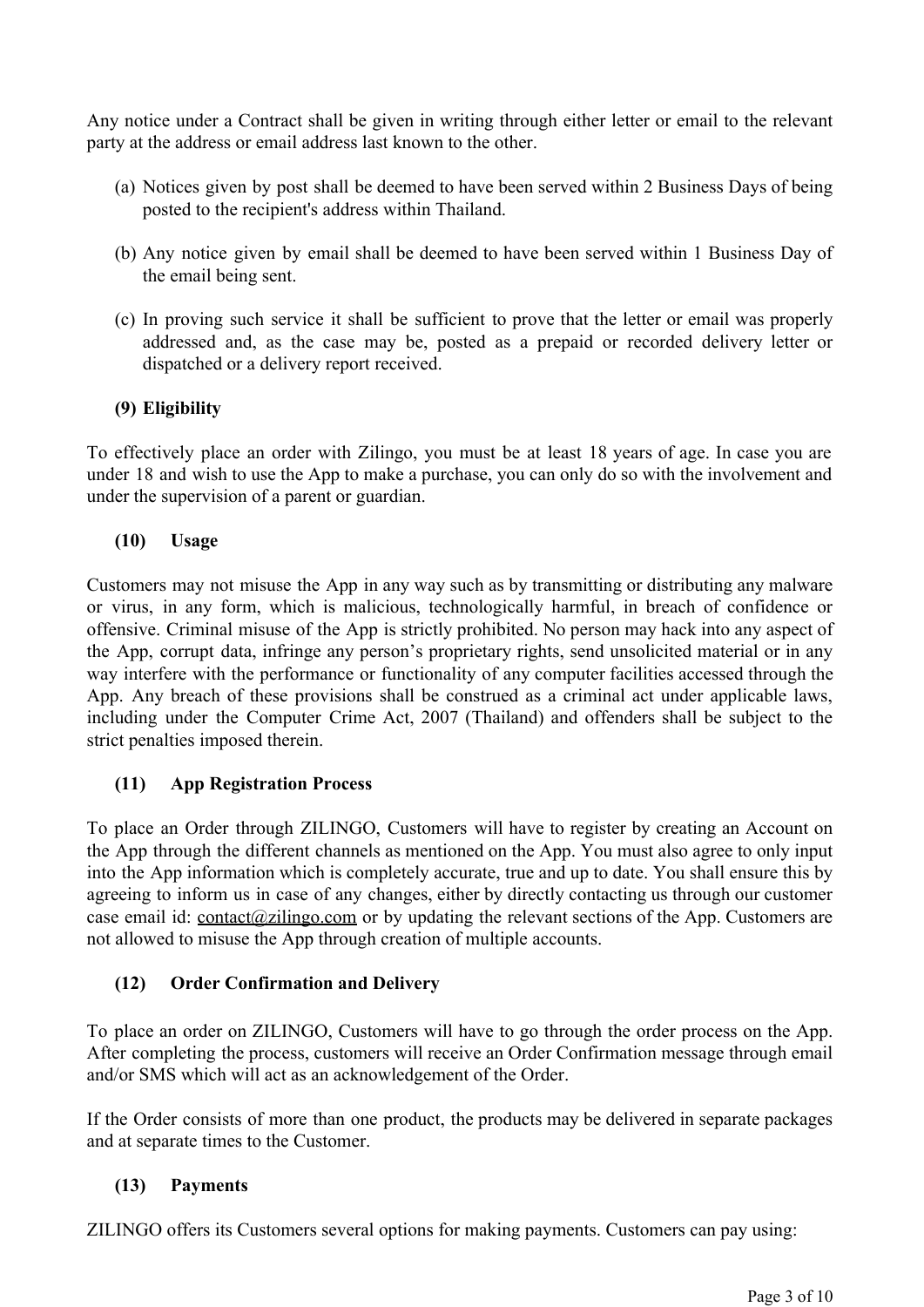- (a) ZILINGO'sthird party payment partners listed on the App;
- (b) Cash on delivery;
- (c) Customers using egift cards, wallet credit or promotional vouchers may also choose to pay only a part of the total price.

ZILINGO's third party payment partners undertake all requisite measures to minimise the risk of unauthorised access and to address all safety and privacy concerns relating to your card data and usage. Cards are subject to validation checks and authorisation by card issuers. If the required authorisation is not received, then there may be no delivery, or significant delays, in delivery of the ordered product and neither ZILINGO, nor its partners will be liable for the same, we will however suitably notify you regarding the same.

Post receipt of appropriate authorisation by our third party payment partners, the payment will be authorised and when you will be required to click on the order button you are confirming that the card belongs to you or that you are the legitimate holder of the egift card or promotional voucher and that you have sufficient funds to pay for the Product (s) you have ordered.

While it will be our utmost effort to ensure that all descriptions, prices and payment related details remain dynamically updated on the App at all points in time, you agree and accept that since ZILINGO is a dynamic marketplace, with several sellers listing their products at any given point in time, errors may take place. In such a scenario, if you place an Order and there is an error, we will make our best efforts to inform you at the earliest so that you can make an informed decision. In case we are unable to inform you of the same, we will treat the Order as cancelled. In the event that you cancel your Order before we have shipped it to you, but you have already paid for your Order, you will receive a full refund from ZILINGO. In the event that you would like to obtain a specific tax invoice for your order, please write to contact@zilingo.com or call us on +66 600024082.

# **(14) Order Refusal**

Since ZILINGO is a dynamic mobile marketplace, it reserves the right to withdraw any Product from the App at any time and/or remove or edit any material or content on the App and will not be held liable for doing so either by you or by any other third party. Zilingo will make best efforts to always process all Orders, but there may be exceptional circumstances wherein, we may not be able to or refuse to process an Order after we have sent you an Order Confirmation. We reserve the right to do the same at any time, at our sole discretion. Zilingo will notify you of any order cancellation at the earliest, so as to minimize any inconvenience that may be caused. If any Order placed by you has been canceled by us for any reason, post the payment has been completed by you, we will ensure that you are refunded the full amount.

# **(15) Cancellation by Customer of a Non Faulty Product**:

If you wish to cancel your Order after it has been placed or after being paid for by you, please contact our Customer Happiness Team on +66 600024082 or [contact@zilingo.com.](mailto:contact@zilingo.com)For orders cancelled before dispatch, no cancellation fee will be applicable. In case the Order or a part of it has been dispatched and received by you, it will need to be returned back to ZILINGO and such returns will take place, on the basis of ZILINGO Returns and Refunds Policy. The Customer Happiness Team and ZILINGO, however, reserve the right to assess the returns and refunds on a case by case basis, as mentioned in the ZILINGO Returns and Refunds Policy.

# **(16) Zilingo Returns and Refunds Policies**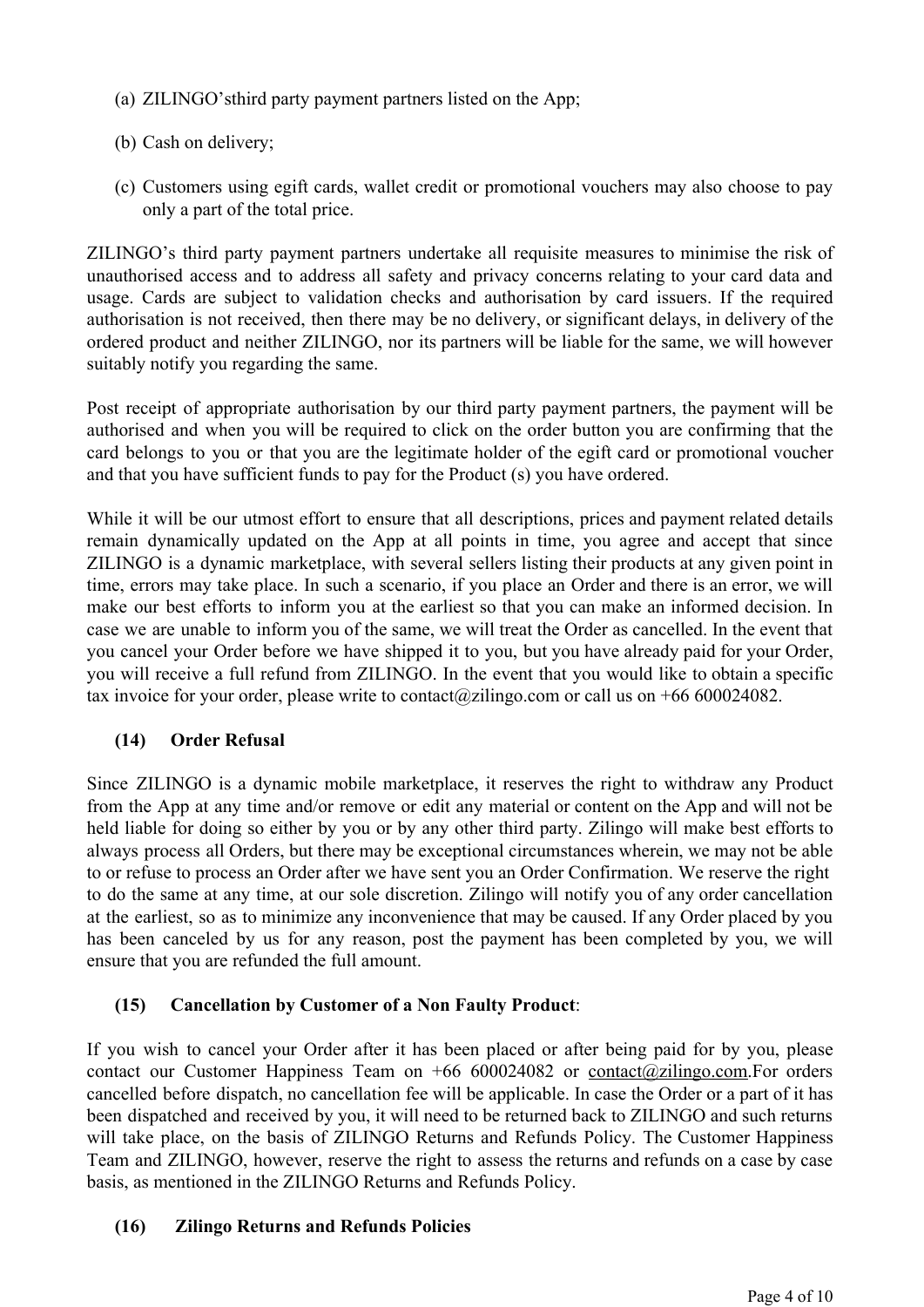ZILINGO's Refunds and Returns Policy has been separately published on the App and is a part of these Terms and Conditions. By accepting these Terms and Conditions, you are also agreeing to the ZILINGO Refunds and Returns Policy.

# **(17) Delivery of Products**

- (a) ZILINGO will try its best to deliver the Product to you, at the shipping address, as specified and requested by you while placing the Order.
- (b) In case a specific delivery date has been specified by us during your checkout or through the delivery process on the App, we will try our best to deliver it to you within the stipulated timelines. However, we shall notify you if we expect any delays on our part. You accept that we shall not be liable to you for any losses, liabilities, costs, damages, charges or expenses arising out of any delayed delivery.
- (c) At the time of the delivery, you may be required by our third party logistics partner's team to sign the acknowledgment of the delivery. In case of any issues post delivery, please feel free to contact ZILINGO Customer Happiness Team at +66 600024082 or [contact@zilingo.com.](mailto:contact@zilingo.com)You must, however, comply with the requirements as specified by the Customer Happiness Team as well as in ZILINGO's Returns and Refunds Policy. Should you face any inconveniences or difficulties during ZILINGO's Order fulfilment process and experience, do not hesitate to get in touch with us at the earliest.
- (d) Although the dynamic nature and functionality of the ZILINGO App will ensure at any point in time whether the information entered by you corresponds to the locations that are available for delivery through our third party logistics partners. In the unfortunate event that we are not able to communicate to you at the very outset that the Order cannot be delivered to your preferred location, we will ensure that we inform you of the same at the earliest using the contact details that you provide to us at the time of placing the Order and also arrange for either the cancellation of the Order or delivery to an alternate address, as mutually feasible to both parties.
- (e) You will receive your delivery in our standard ZILINGO packaging. Any specific packaging requests at your end will be assessed at our end and processed if feasible and you will be notified of any change.
- (f) Our third party logistics partners and Customer Happiness Team will do their best to ensure that the delivery takes place at a mutually convenient time and will make 3 attempts for each delivery. However, if delivery or collection is delayed through your unreasonable refusal to accept delivery or if you do not accept delivery or collect the Product from the carrier within the time period mutually agreed upon, or in case of cash on delivery, are unable to provide the required cash amount for delivery, we reserve the right to do either or both of the following:
	- (i) charge you for any fee and other costs incurred by us outside of the standard pickup and delivery costs that we incur with our third party logistics partners;
	- (ii) cancel the Contract, and refund you with an amount equal to the amount paid by you (in case of an online payment) minus any additional costs as incurred by us as mentioned in f *i* above
- **(18) The Product**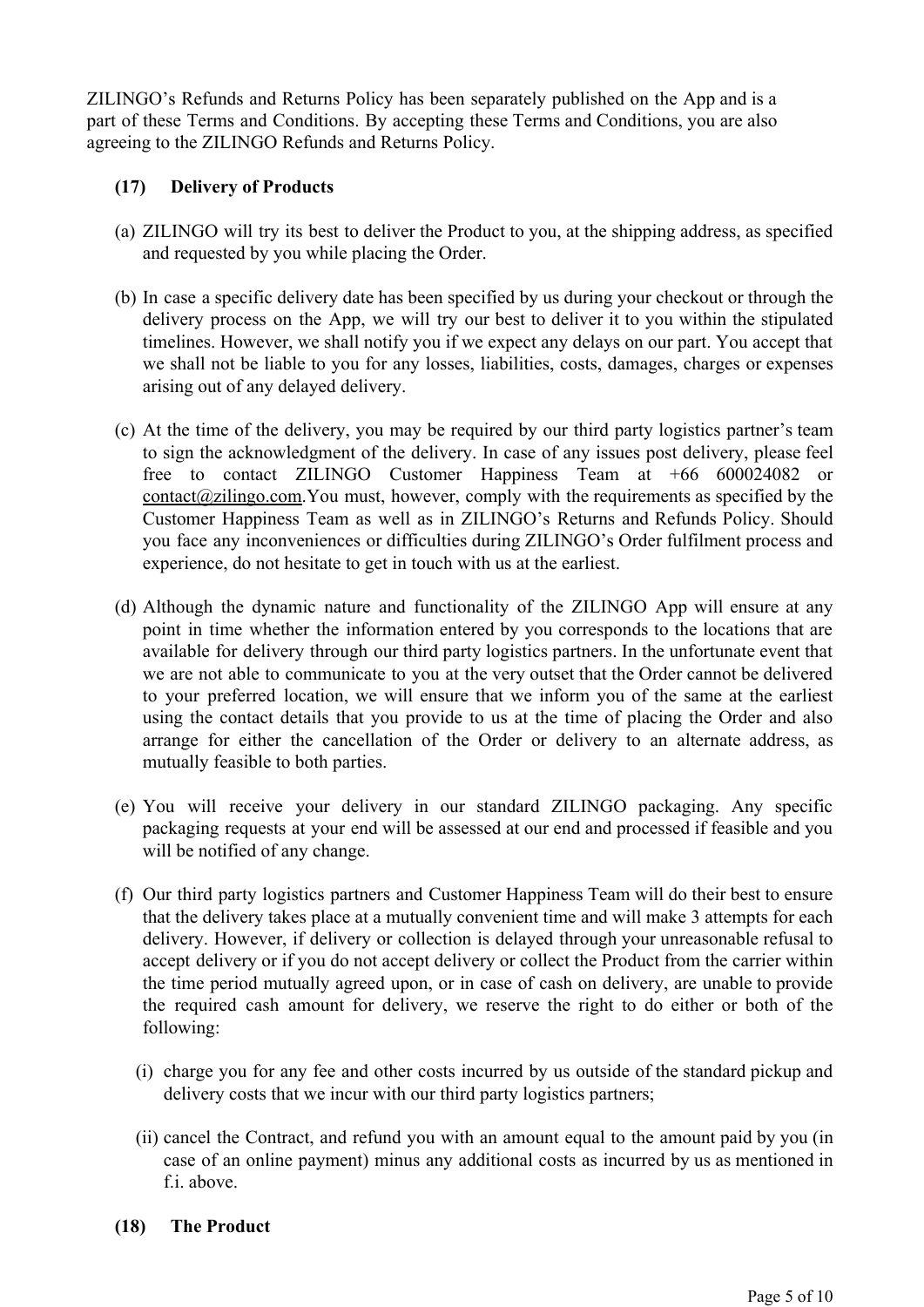By accepting these Terms and Conditions, you acknowledge:

- (a) That the Products listed on the App are not custom made and cannot be tailored or altered to meet your requirements; and
- (b) Once the Product has been delivered to you, any risk related to the Product passes to you and ZILINGO will not be liable for any damage, destruction or loss to the Product thereafter.

### **(19) Vouchers**

- (a) As mentioned above in Payments, from time to time, ZILINGO will make available promotional vouchers, discount coupons or egift cards which you can avail and use while making payments for Products that you purchase on the App, as below:
	- (i) You accept and agree that the credit provided to you through a promotional voucher neither accrues interest nor does it have any cash value. Further, ZILINGO reserves the right, to be able to, at its sole discretion discontinue or cancel any voucher previously issued on the App and will not be responsible for any losses arising therefrom.
	- (ii) Please note that the credit of a promotional voucher may be insufficient or not applicable to pay for the Order that you wish to place, in that scenario, you would be required to make up the difference in the amount using one of our accepted payment methods.
	- (iii)Please be careful to note that in case you place an Order for a Product that is priced at less than the value of the promotional voucher you wish to redeem or avail of, ZILINGO will not be able to refund or offer you residual credit.
	- (iv)Promotional vouchers will be valid for the period specifically stated on the App and they can only be availed once. You may not be able to use them in conjunction with other promotional vouchers available to you through the App. You may also not be able to use them along with other discounted items as mentioned on the App. ZILINGO also reserves the right to exclude individual brands or stores from certain voucher promotions as and when required based on our sales and marketing strategies. Information of the same, however, will be duly provided to you through the App.
	- (v) You can assign your rights to use your voucher or gift to someone other than you, who may then be able to use it.
	- (vi)ZILINGO reserves the right to close your Account or suspend your activities on the App in the event of discovery of any form of fraud, deception or suspicion of other illegal activities in connection with gift cards or vouchers on the App.
	- (vii) ZILINGO assumes no Liability for the loss, theft or illegibility of gift or promotional vouchers. In case of any issues arising in connection of the same, you are requested to get in touch with our customer happiness team at [contact@zilingo.com](mailto:contact@zilingo.com) [o](mailto:contact@zilingo.com)r +66 600024082 and we will try to assist you to the best of our abilities.
	- (viii) Egift cards cannot be used to buy further egift cards. Egift cards may only be purchased through debit card, credit card, PayPal or wallet credit and will be sent to you via email.
- **(20) Cashback**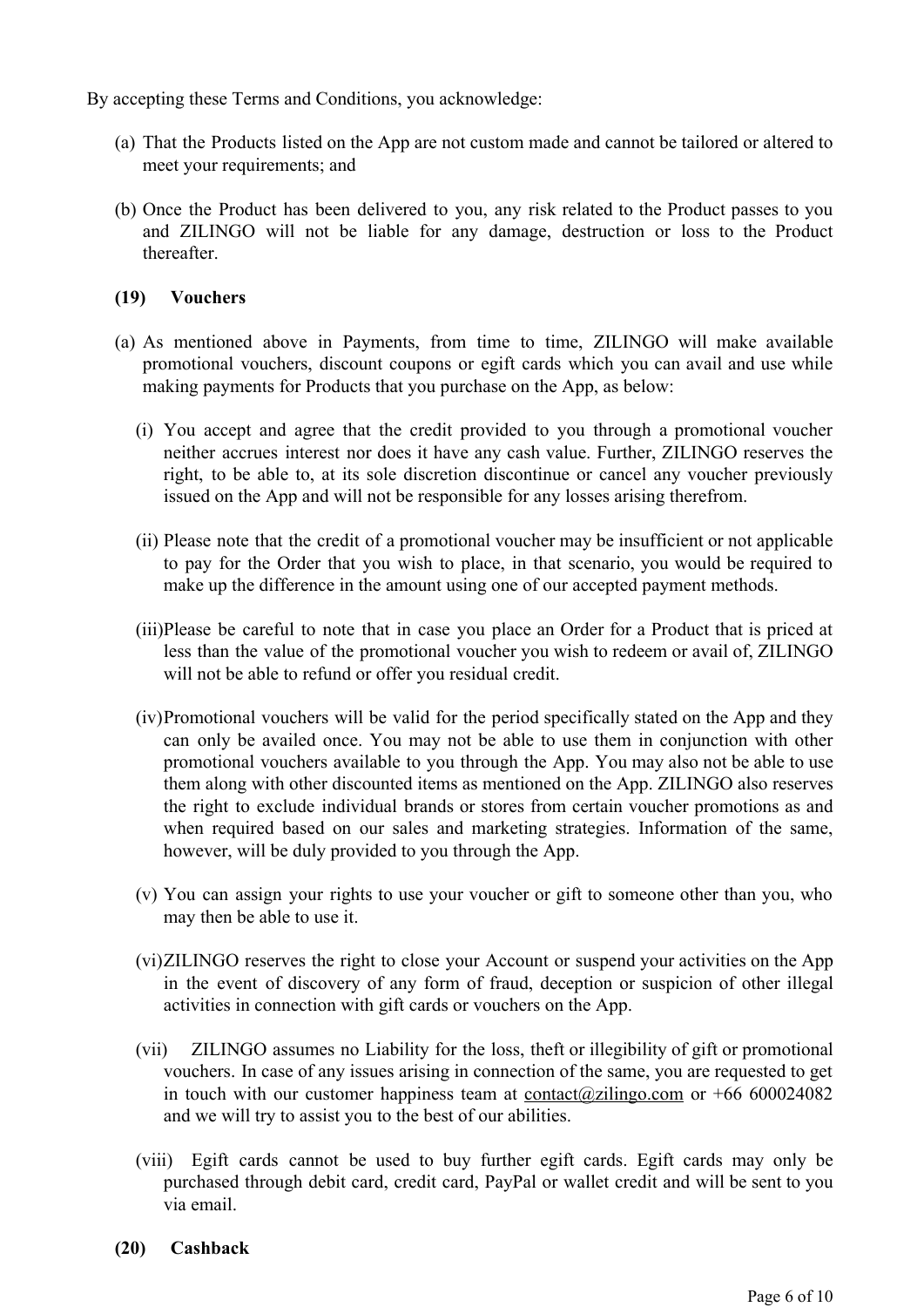- (a) From time to time, ZILINGO will make available to earn cashback to your Zilingo account which you can avail and use while making payments for Products that you purchase on the App, as below:
	- (i) You accept and agree that the credit provided to you through cashback neither accrues interest nor does it have any cash value. Further, ZILINGO reserves the right, to be able to, at its sole discretion discontinue or cancel any cashback previously issued on the App/Website and will not be responsible for any losses arising therefrom.
	- (ii) Please note that the cashback given may be insufficient or not applicable to pay for the Order that you wish to place, in that scenario, you would be required to make up the difference in the amount using one of our accepted payment methods.
	- (iii)Please note that cashback given is valid for one year from the received cashback date. Cashback not used within a year from the earned date, will automatically be deducted from your cashback account.
	- (iv)You are not able to use cashback in conjunction with other promotional vouchers available to you through the App/Website. You can also not use them along with other discounted items as mentioned on the App/Website. ZILINGO also reserves the right to exclude individual brands or stores from certain cashback promotions as and when required based on our sales and marketing strategies. Information of the same, however, will be duly provided to you through the App/Website.
	- (v) You are not able to use cashback in conjunction with a coupon on the same purchase. But you are able to earn cashback in conjunction with using a coupon on the same purchase.
	- (vi)ZILINGO reserves the right to close your Account or suspend your activities on the App/Website in the event of discovery of any form of fraud, deception or suspicion of other illegal activities in connection with cashback on the App/Website.
	- (vii) ZILINGO assumes no Liability for the loss, theft or illegibility of cashback. In case of any issues arising in connection of the same, you are requested to get in touch with our customer happiness team at contact@zilingo.com and we will try to assist you to the best of our abilities.
	- (viii) Cashback cannot be used to buy e-gift cards. E-gift cards may only be purchased through debit card, credit card, PayPal or wallet credit and will be sent to you via email.

### **(21) Pay Later**

- (a) ZILINGO shall make available the 'Pay Later' option as a mode of payment for your transactions which you can avail and use on the website/app, as per the following conditions:
	- (i) You acknowledge and agree that you are a resident of Thailand and are above the age of 18.
- (ii) You acknowledge that Zilingo is not a licensed moneylender and it assumes no advisory or fiduciary responsibility with respect to you in connection of its services. You are availing this credit at your own discretion.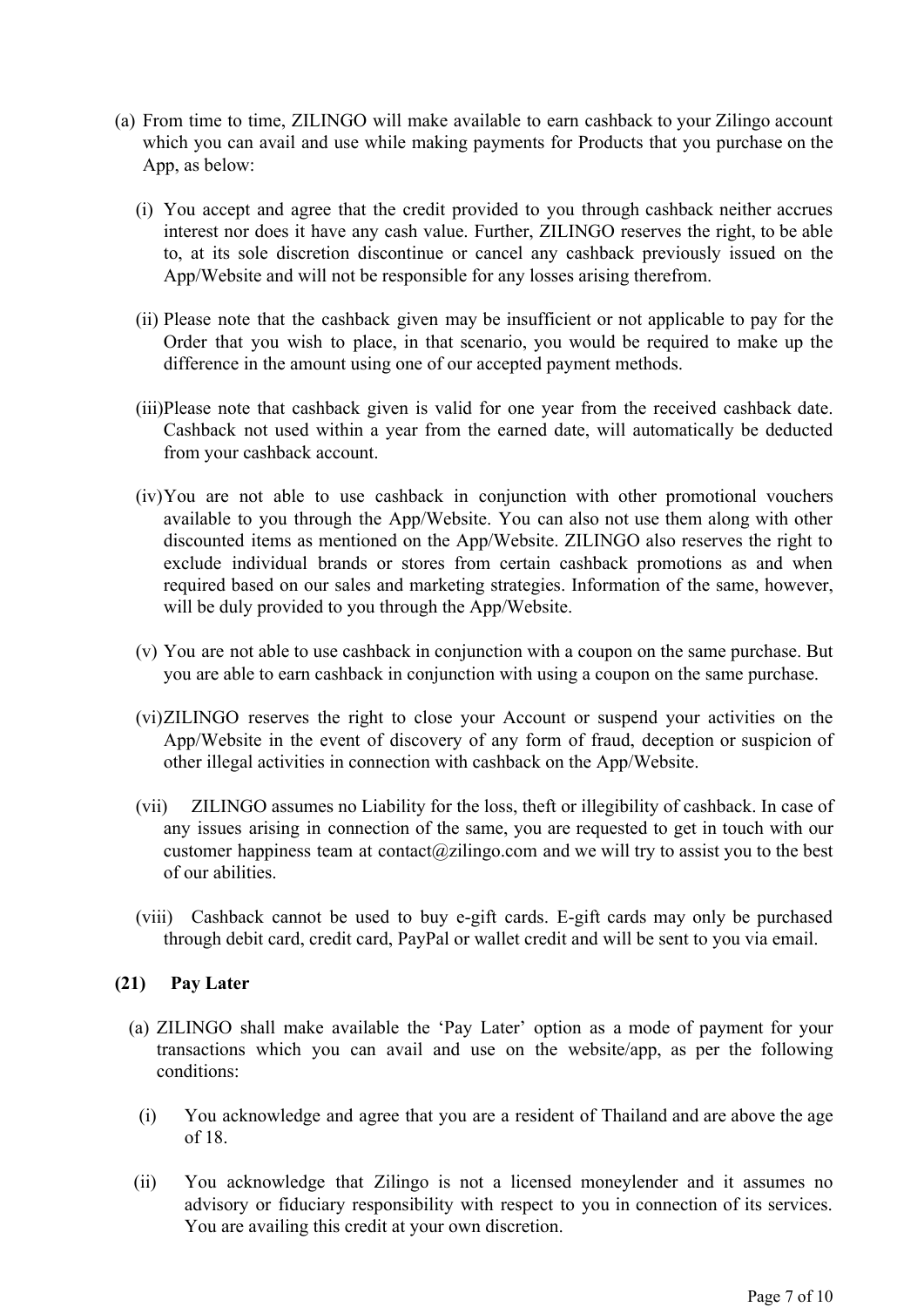- (iii) You agree and acknowledge that Zilingo has the right to decide eligibility of account holders for Zilingo 'Pay Later' as per its own discretion.
- (iv) You hereby agree that you must pay your due amount on or before the date that will be informed to you at the time of placing the order. You understand and confirm that notwithstanding any relief or recourse provided under these terms and conditions, a breach of this trust shall amount to dishonestly misappropriating the benefits of this scheme in violation of these terms and conditions, and shall entitle Zilingo to take any action against you as may be prescribed under the law.
- (v) You can pay your due amount using all online and offline digital payment modes available on Zilingo. Cash payment (COD) in part or full will not be accepted.
- (vi) Zilingo reserves the right to alter or terminate this facility at its discretion.
- (vii) You cannot use 'Pay Later' in conjunction with another payment option at the time of checkout.
- (viii) 'Pay Later' cannot be used to buy e-gift cards. E-gift cards may only be purchased through debit card, credit card, PayPal or wallet credit and will be sent to you via email.
- (ix) You will be able to avail 'Pay Later' only to the extent of the total monthly limit assigned to you.
- (x) Pay Later availability can be limited to certain categories and certain sellers as stated on each product page.
- (xi) You hereby acknowledge and abide by the full Terms and Conditions on Zilingo website/ app.
- (xii) You hereby authorize Zilingo to charge a 'Late Payment Fee' as liquidated damages in the case that you are not able to pay by the due date.
- (xiii) Any returns will be subject to our Standard Returns Policy.
- (xiv) Zilingo reserves the ownership of any and all products until full payment has been made by you to Zilingo and the right to pursue any remedy available to us in the case that you do not repay the amount within the agreed upon date, which could include terminating / suspending your account and could extend to taking Legal Action against you.

#### **(22) Limitation of Liability**

The following provisions shall set out the entire financial liability of ZILINGO in relation to the Customers or any users of the App for breach of or in any way related to representations. Statements or tortious acts by ZILINGO under these Terms and Conditions and the Contracts.

(a) Except as expressly provided in the Terms and Conditions/Contracts, ZILINGO and its suppliers/sellers, content providers and advertisers expressly exclude all warranties, conditions or other terms implied by statute or common law are excluded to the fullest extent permitted by law.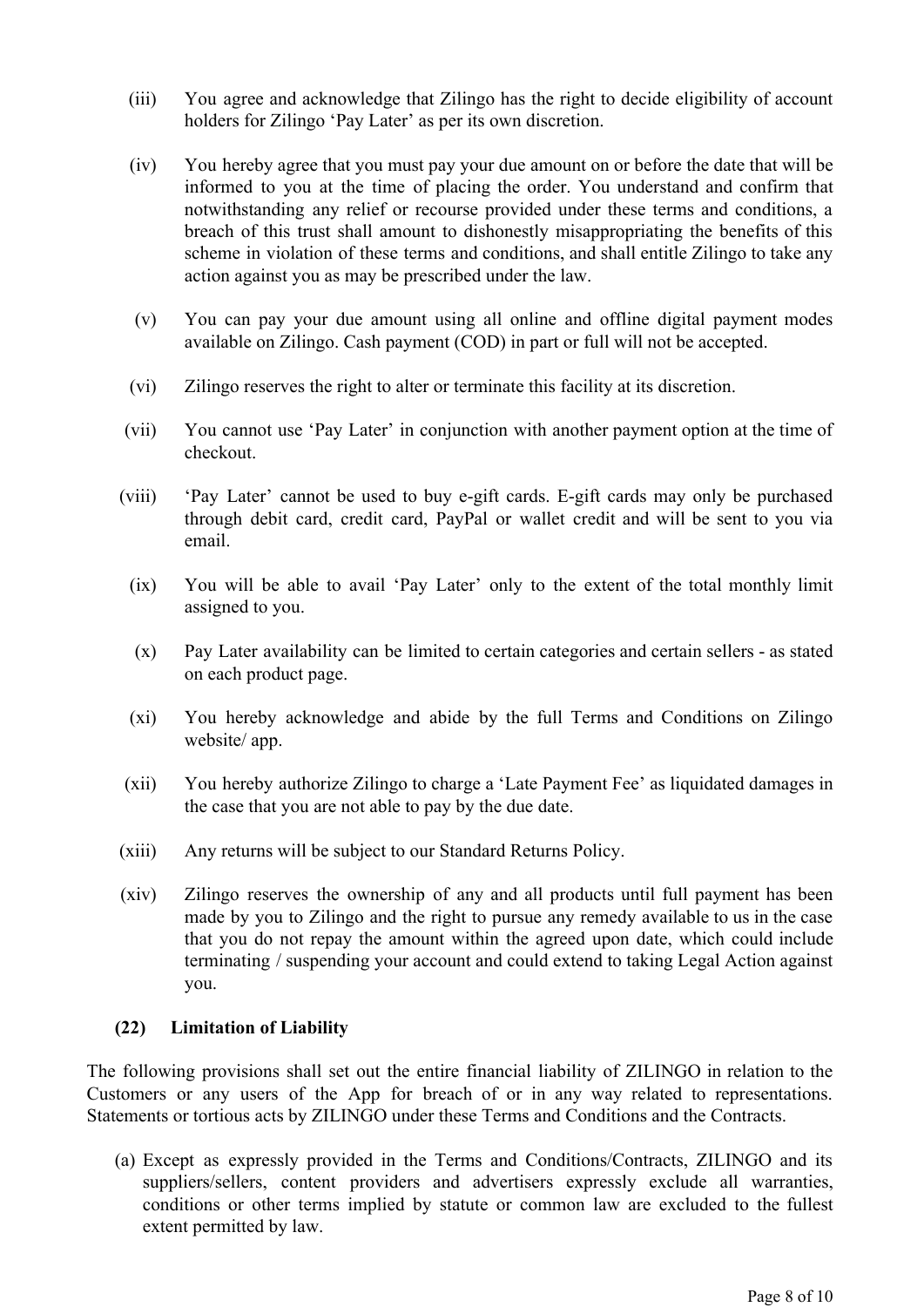- (b) ZILINGO shall not be liable to the Customer for any loss or damage, costs or expenses (whether direct, indirect, incidental or consequential and whether relating to loss of profit, loss of business, business interruption, loss of data, depletion of goodwill or other such losses), suffered by the Customer which arise out of or in connection with the use of the ZILINGO website or App and any materials posted there.
- (c) The Customer assumes all risks as to the sustainability, quality and performance of Service.

### **(23) Indemnity**

Customers agree to indemnify, defend and hold harmless ZILINGO, its directors, officers, employees, consultants, agents and affiliates from any and all third party claims and damages including costs (including but not limited to legal fees) arising from their use of the ZILINGO website or App.

#### **(24) Privacy Policy**

For a detailed understanding of how ZILINGO endeavors to protect your data or privacy, please refer to ZILINGO's Privacy Policy, which forms a part of these Terms and Conditions. By accepting these Terms and Conditions, you are deemed to have accepted, ZILINGO'sPrivacy Policy.

#### **(25) Customer Happiness**

- (a) ZILINGO takes great pride in being able to deliver happiness and provide the best possible service and experience to its customers, while fulfilling its obligations as stated in these Terms and Conditions.
- (b) Our Customer Happiness Team is available to sort out all your issues in the event that the experience provided by us does not meet your expectations or satisfaction. In such an unlikely event, please feel free to contact us at any time by either writing to us at [contact@zilingo.com](mailto:contact@zilingo.com) or giving us a call at  $+66\,600024082$  (this phone number will receive calls between 9:00 AM to 6:00 PM ICT).
- (c) Please note for products that come with warranties from the actual brands or manufacturers, you will be required to contact the relevant brands or manufacturers directly as specified in the warranty cards or other such details provided by them.
- (d) To help us serve you better and resolve your issues at the earliest, please make sure to send us copies of the Order or at least the Order ID/SubOrder ID that we assign you in the Order Confirmation email and message. Should you not have received any response from us within 5 Business Days, owing to any unforeseen logistical, technical or other such difficulties, please don't hesitate to contact us again.

#### **(26) Advertising**

ZILINGO will comply with regulations relevant to its business and operations as published by the Office of The Consumer Protection Board while advertising on the ZILINGO website, application or social media.

**(27) Links**